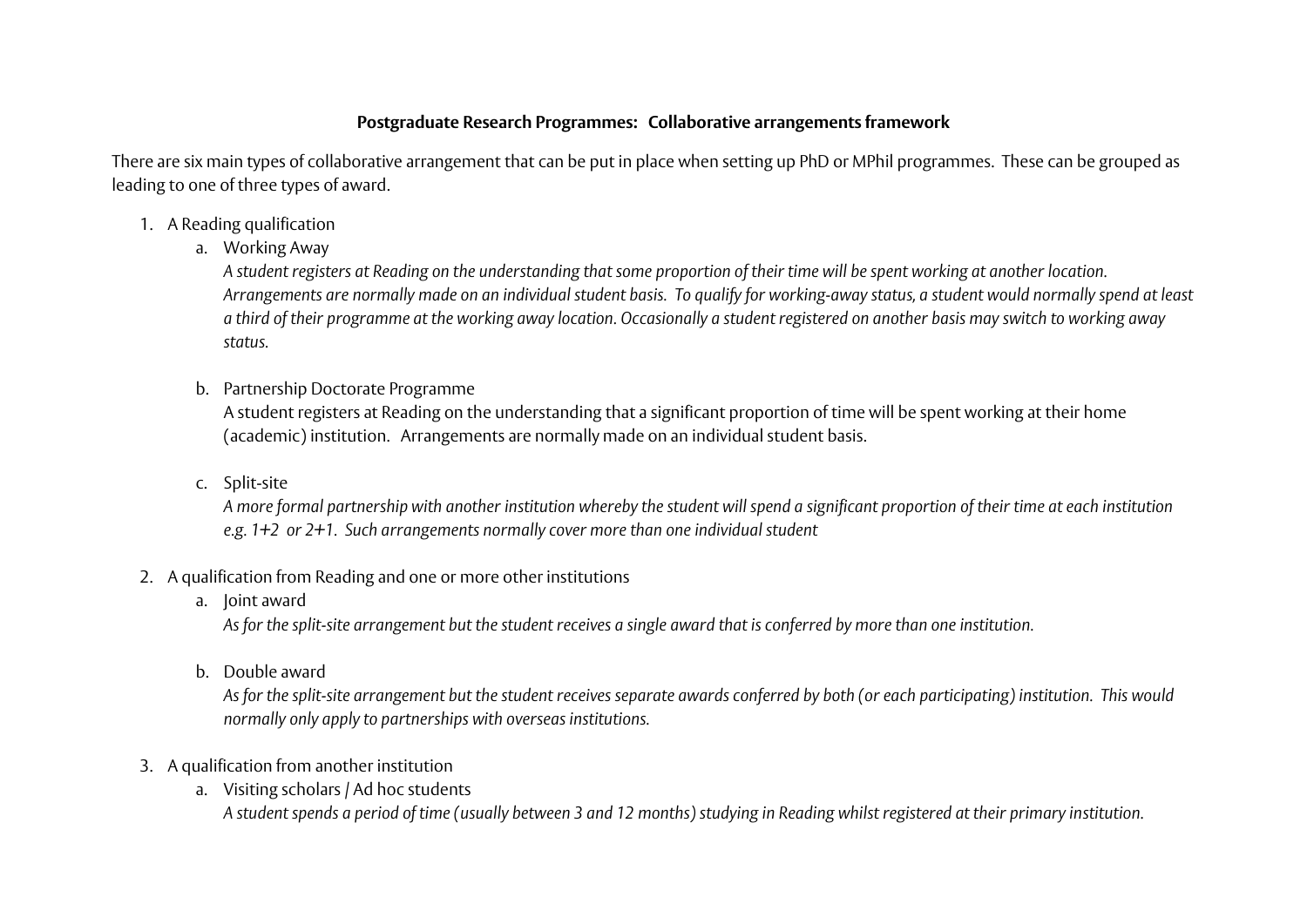|                                        | A Reading qualification                                                                   |                                                                                              |                                         | A qualification from Reading<br>and one or more other<br>institution | A qualification<br>from another<br>institution        |                                                                                                                           |
|----------------------------------------|-------------------------------------------------------------------------------------------|----------------------------------------------------------------------------------------------|-----------------------------------------|----------------------------------------------------------------------|-------------------------------------------------------|---------------------------------------------------------------------------------------------------------------------------|
|                                        | Working away                                                                              | Partnership<br>Doctorate<br>Programme                                                        | Split-site                              | Joint award                                                          | Double award                                          | Visiting scholar<br>/ Ad hoc<br>student                                                                                   |
| <b>Who makes</b><br>award              | Reading                                                                                   | Reading                                                                                      | Reading                                 | Reading and<br>other<br>institution/s<br>jointly                     | Reading and<br>other<br>institution/s<br>separately   | Other institution                                                                                                         |
| <b>Where student</b><br>registered     | Reading                                                                                   | Reading                                                                                      | Reading and<br>another<br>institution   | Reading and<br>other<br>institution/s                                | Reading and<br>other<br>institution/s                 | Other institution                                                                                                         |
| <b>Responsibility</b><br>for QA        | Reading                                                                                   | Reading                                                                                      | Reading                                 | Reading and<br>other<br>institution/s                                | By institutions<br>separately, but<br>with discussion | Other institution                                                                                                         |
| <b>Examinations</b>                    | Reading                                                                                   | Reading                                                                                      | Reading                                 | By agreement<br>between<br>institutions                              | By agreement<br>between<br>institutions               | Other institution                                                                                                         |
| <b>Supervision</b><br>responsibilities | Primary<br>responsibility in<br>Reading with<br>local supervisor /<br>mentor<br>appointed | Primary<br>responsibility<br>in Reading.<br>Supervisor /<br>mentor in<br>Home<br>Institution | By agreement<br>between<br>institutions | By agreement<br>between<br>institutions                              | By agreement<br>between<br>institutions               | Primary<br>responsibility with<br>other institution<br>with some agreed<br>supervision /<br>advisory role from<br>Reading |
| Min. period in                         | Normally, first                                                                           | Normally,                                                                                    | 12 months over                          | 12 months over                                                       | 12 months over                                        | 3 months                                                                                                                  |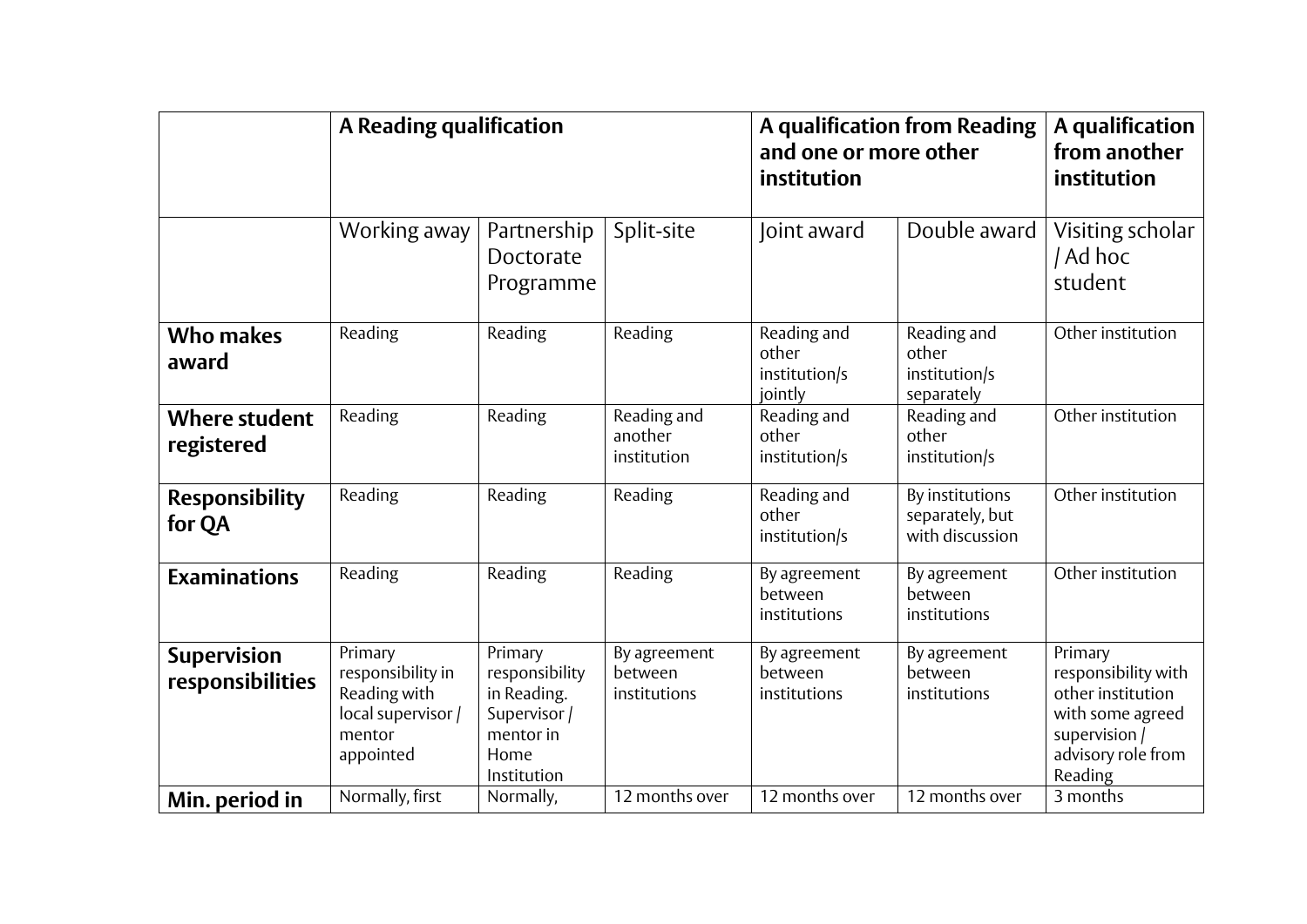| <b>Reading</b>                                                                                                          | term (to cover<br>induction, Leaning<br>Needs Analysis, and<br>initial research<br>plan), and final<br>term. | three months<br>over entire<br>programme                                                        | programme (but<br>usually in one or<br>more large<br>blocks) | programme                                                                                               | programme                                                                                               |                                         |
|-------------------------------------------------------------------------------------------------------------------------|--------------------------------------------------------------------------------------------------------------|-------------------------------------------------------------------------------------------------|--------------------------------------------------------------|---------------------------------------------------------------------------------------------------------|---------------------------------------------------------------------------------------------------------|-----------------------------------------|
| <b>Training</b><br>responsibilities/<br>requirements                                                                    | Reading. But may<br>delegate by<br>agreement to<br>local supporting<br>organisation                          | Reading. But<br>may delegate<br>some by<br>agreement to<br>Home<br>institution                  | Reading. But<br>may delegate by<br>agreement to<br>partner   | By agreement<br>between partners                                                                        | By agreement<br>between partners                                                                        | Other institution                       |
| <b>Access to</b><br>facilities and<br>other project-<br>related<br>resource $/$<br>expertise                            | By agreement<br>between partners                                                                             | By agreement<br>between<br>partners                                                             | By agreement<br>between partners                             | By agreement<br>between partners                                                                        | By agreement<br>between partners                                                                        | By agreement<br>between<br>institutions |
| Min. number of<br>students                                                                                              | One                                                                                                          | One                                                                                             | Five over three<br>year period                               | One                                                                                                     | Five over three<br>year period                                                                          | One                                     |
| <b>Fee structure</b><br>In all cases, any<br>research expenses /<br>supervisory visit<br>fees would need to<br>be added | For periods of<br>one month or<br>longer when WA,<br>50% of equivalent<br>FT or PT on<br>campus fee.         | For periods of<br>three months<br>or longer, 50%<br>of equivalent<br>FT or PT on<br>campus fee. | As set out in<br><b>MOA</b>                                  | Negotiated<br>between partners<br>(but normally<br>apportioned by<br>proportion of<br>time in each HEI) | Negotiated<br>between partners<br>(but normally<br>apportioned by<br>proportion of<br>time in each HEI) | Ad hoc charge of<br>50% pro-rata        |